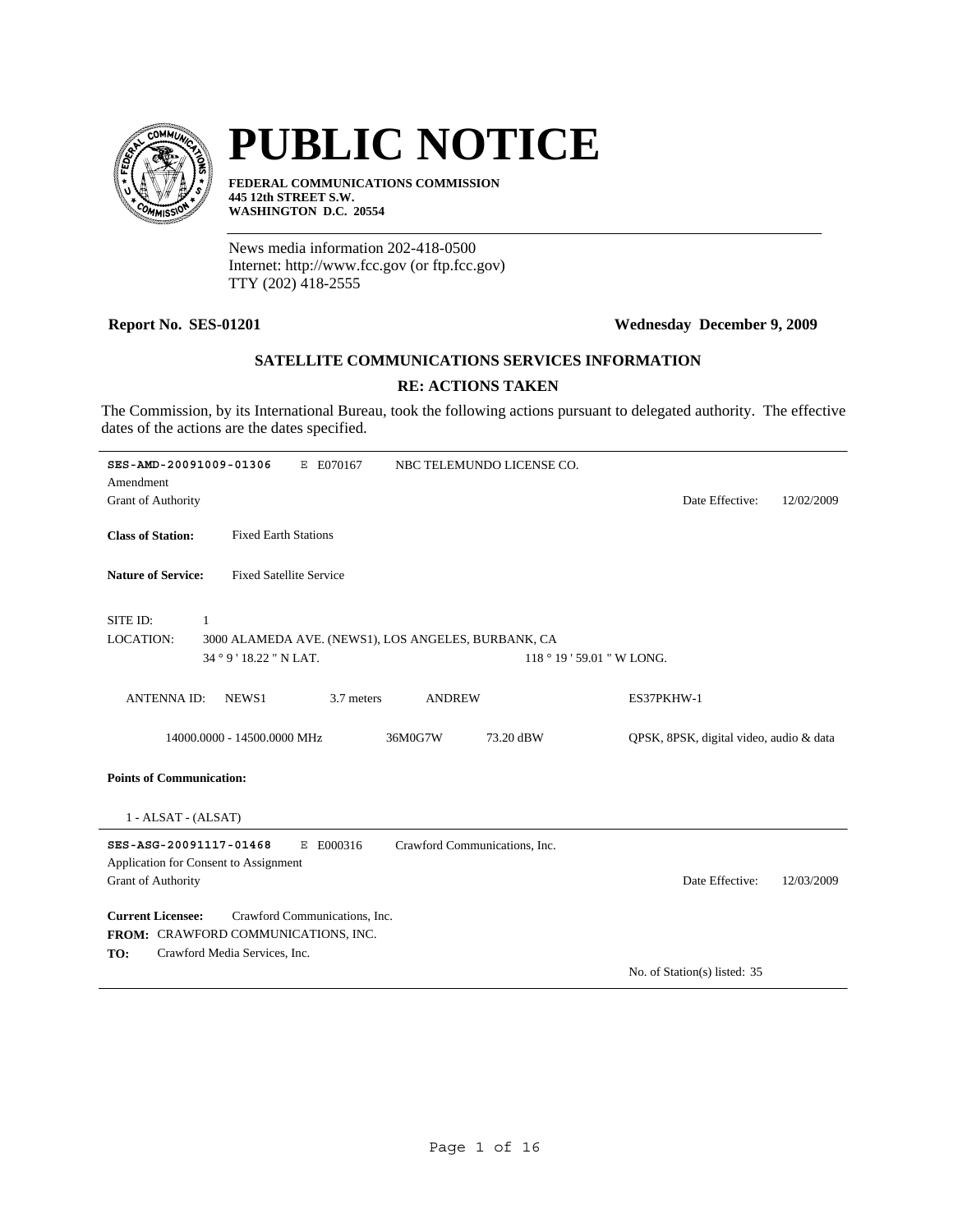| SES-ASG-20091119-01481<br>E E000360<br>Application for Consent to Assignment                                                                                                                                          | The Comcast Network, LLC                                         |                              |            |
|-----------------------------------------------------------------------------------------------------------------------------------------------------------------------------------------------------------------------|------------------------------------------------------------------|------------------------------|------------|
| Grant of Authority                                                                                                                                                                                                    |                                                                  | Date Effective:              | 12/03/2009 |
| <b>Current Licensee:</b><br>Comcast of New Jersey II, LLC                                                                                                                                                             |                                                                  |                              |            |
| <b>FROM: COMCAST OF NEW JERSEY II, LLC</b>                                                                                                                                                                            |                                                                  |                              |            |
| TO:<br>The Comcast Network, LLC                                                                                                                                                                                       |                                                                  | No. of Station(s) listed: 4  |            |
| SES-ASG-20091123-01492<br>E E2481                                                                                                                                                                                     | <b>COMCAST OF</b>                                                |                              |            |
| Application for Consent to Assignment                                                                                                                                                                                 | ARKANSAS/FLORIDA/LOUISIANA/MINNESOTA/MISSISSIPPI/TENNESSEE, INC. |                              |            |
| Consummated                                                                                                                                                                                                           |                                                                  | Date Effective:              | 11/23/2009 |
| TIME WARNER ENTERTAINMENT COMPANY LP<br><b>Current Licensee:</b><br><b>FROM: TIME WARNER ENTERTAINMENT COMPANY LP</b><br><b>COMCAST OF</b><br>TO:<br>ARKANSAS/FLORIDA/LOUISIANA/MINNESOTA/MISSISSIPPI/TENNESSEE, INC. |                                                                  |                              |            |
|                                                                                                                                                                                                                       |                                                                  | No. of Station(s) listed: 10 |            |
| SES-ASG-20091124-01494<br>E E3272                                                                                                                                                                                     | CABLEVISION OF MONMOUTH LLC                                      |                              |            |
| Application for Consent to Assignment<br><b>Grant of Authority</b>                                                                                                                                                    |                                                                  | Date Effective:              | 12/04/2009 |
| <b>Current Licensee:</b><br>CABLEVISION OF MONMOUTH, INC.<br>FROM: CABLEVISION OF MONMOUTH, INC.<br>TO:<br>CABLEVISION OF MONMOUTH LLC                                                                                |                                                                  |                              |            |
|                                                                                                                                                                                                                       |                                                                  | No. of Station(s) listed: 4  |            |
| SES-ASG-20091124-01497<br>E E2845                                                                                                                                                                                     | CABLEVISION OF HUDSON COUNTY LLC                                 |                              |            |
| Application for Consent to Assignment<br>Grant of Authority                                                                                                                                                           |                                                                  | Date Effective:              | 12/04/2009 |
| <b>Current Licensee:</b><br>CABLEVISION OF HUDSON COUNTY INC                                                                                                                                                          |                                                                  |                              |            |
| <b>FROM: CABLEVISION OF HUDSON COUNTY, INC.</b>                                                                                                                                                                       |                                                                  |                              |            |
| TO:<br>CABLEVISION OF HUDSON COUNTY LLC                                                                                                                                                                               |                                                                  | No. of Station(s) listed: 1  |            |
| SES-ASG-20091124-01498<br>E WU34                                                                                                                                                                                      | <b>CABLEVISION OF NEW JERSEY LLC</b>                             |                              |            |
| Application for Consent to Assignment                                                                                                                                                                                 |                                                                  | Date Effective:              |            |
| Grant of Authority                                                                                                                                                                                                    |                                                                  |                              | 12/04/2009 |
| <b>Current Licensee:</b><br>CABLEVISION OF NEW JERSEY, INC.<br><b>FROM: CABLEVISION OF NEW JERSEY, INC.</b>                                                                                                           |                                                                  |                              |            |
| TO:<br>CABLEVISION OF NEW JERSEY LLC                                                                                                                                                                                  |                                                                  | No. of Station(s) listed: 1  |            |
| SES-ASG-20091125-01499<br>E E950078                                                                                                                                                                                   | TAMPA BAY TELEVISION INC                                         |                              |            |
| Application for Consent to Assignment                                                                                                                                                                                 |                                                                  |                              |            |
| Grant of Authority                                                                                                                                                                                                    |                                                                  | Date Effective:              | 12/07/2009 |
| <b>Current Licensee:</b><br>TAMPA BAY TELEVISION INC                                                                                                                                                                  |                                                                  |                              |            |
| FROM: TAMPA BAY TELEVISION, INC.<br>TO:<br>SCRIPPS HOWARD BROADCASTING COMPANY                                                                                                                                        |                                                                  |                              |            |
|                                                                                                                                                                                                                       |                                                                  | No. of Station(s) listed: 2  |            |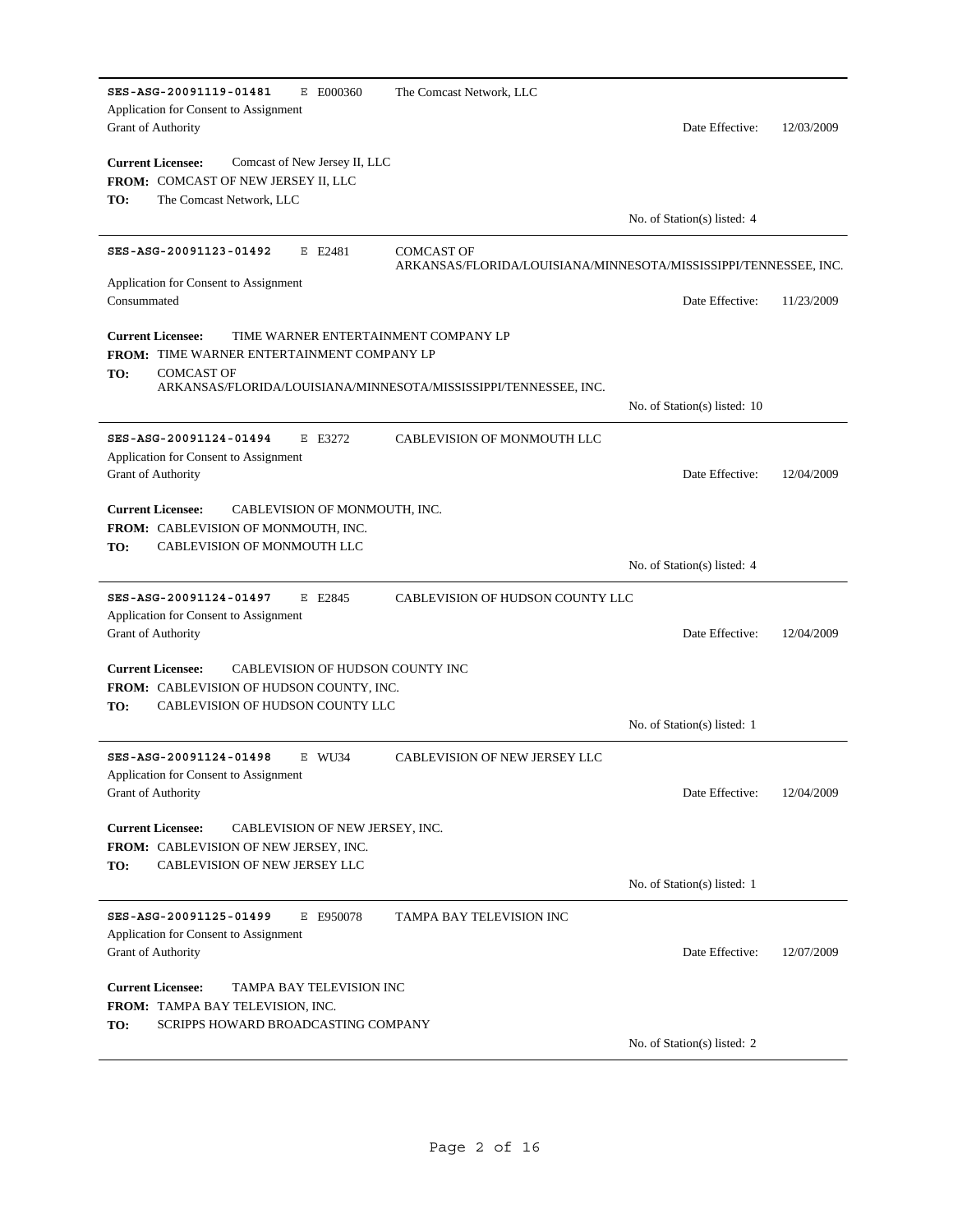| SES-ASG-20091125-01500<br>E E050360<br>Application for Consent to Assignment<br>Grant of Authority | TAMPA BAY TELEVISION INC                                       | Date Effective:                                       | 12/04/2009 |
|----------------------------------------------------------------------------------------------------|----------------------------------------------------------------|-------------------------------------------------------|------------|
| <b>Current Licensee:</b><br>TAMPA BAY TELEVISION INC                                               |                                                                |                                                       |            |
| FROM: TAMPA BAY TELEVISION, INC.                                                                   |                                                                |                                                       |            |
| SCRIPPS HOWARD BROADCASTING COMPANY<br>TO:                                                         |                                                                | No. of Station(s) listed: 1                           |            |
| SES-ASG-20091125-01501<br>E E050223                                                                | CHANNEL 7 OF DETROIT INC.                                      |                                                       |            |
| Application for Consent to Assignment                                                              |                                                                |                                                       |            |
| <b>Grant of Authority</b>                                                                          |                                                                | Date Effective:                                       | 12/04/2009 |
| <b>Current Licensee:</b><br>CHANNEL 7 OF DETROIT INC.                                              |                                                                |                                                       |            |
| FROM: CHANNEL 7 OF DETROIT, INC.                                                                   |                                                                |                                                       |            |
| SCRIPPS HOWARD BROADCASTING COMPANY<br>TO:                                                         |                                                                |                                                       |            |
|                                                                                                    |                                                                | No. of Station(s) listed: 2                           |            |
| SES-ASG-20091201-01513<br>E E900563<br>Application for Consent to Assignment                       |                                                                | ION MEDIA HOUSTON LICENSE, INC., DEBTOR-IN-POSSESSION |            |
| Grant of Authority                                                                                 |                                                                | Date Effective:                                       | 12/08/2009 |
| <b>Current Licensee:</b>                                                                           | ION MEDIA HOUSTON LICENSE, INC., DEBTOR-IN-POSSESSION          |                                                       |            |
| FROM: ION MEDIA HOUSTON LICENSE, INC., DEBTOR-IN-POSSESSION                                        |                                                                |                                                       |            |
| TO:<br>ION MEDIA HOUSTON LICENSE, INC.                                                             |                                                                |                                                       |            |
|                                                                                                    |                                                                | No. of Station(s) listed: 1                           |            |
| SES-LIC-20090831-01102<br>E E090155                                                                | CISCO SYSTEMS INC.                                             |                                                       |            |
| Application for Authority<br>Grant of Authority                                                    |                                                                | 12/08/2009 - 12/08/2024<br>Date Effective:            | 12/08/2009 |
|                                                                                                    |                                                                |                                                       |            |
| <b>Class of Station:</b><br><b>Fixed Earth Stations</b>                                            |                                                                |                                                       |            |
| <b>Nature of Service:</b><br>Domestic Fixed Satellite Service                                      |                                                                |                                                       |            |
| SITE ID:<br>1                                                                                      |                                                                |                                                       |            |
| LOCATION:                                                                                          | 7025 KIT CREEK ROAD, BLDG. 2, DURHAM, RESEARCH TRIANGLE PK, NC |                                                       |            |
| 35 ° 51 ' 14.00 " N LAT.                                                                           |                                                                | 78 ° 52 ' 5.00 " W LONG.                              |            |
| ANTENNA ID:<br>- 1<br>2.4 meters                                                                   | <b>PRODELIN</b>                                                | 1251                                                  |            |
| 10950.0000 - 11200.0000 MHz                                                                        | 1M60G7D                                                        | DIGITAL DATA CARRIER                                  |            |
| 11450.0000 - 11700.0000 MHz                                                                        | 1M60G7D                                                        | DIGITAL DATA CARRIER                                  |            |
| 10950.0000 - 11200.0000 MHz                                                                        | 6M50G7D                                                        | DIGITAL DATA CARRIER                                  |            |
| 11450.0000 - 11700.0000 MHz                                                                        | 6M50G7D                                                        | DIGITAL DATA CARRIER                                  |            |
| 14000.0000 - 14500.0000 MHz                                                                        | 59.20 dBW<br>1M60G7D                                           | DIGITAL DATA CARRIER                                  |            |
| 14000.0000 - 14500.0000 MHz                                                                        | 6M50G7D<br>63.20 dBW                                           | DIGITAL DATA CARRIER                                  |            |
| 11700.0000 - 12200.0000 MHz                                                                        | 6M50G7D                                                        | DIGITAL DATA CARRIER                                  |            |
| 11700.0000 - 12200.0000 MHz                                                                        | 1M60G7D                                                        | DIGITAL DATA CARRIER                                  |            |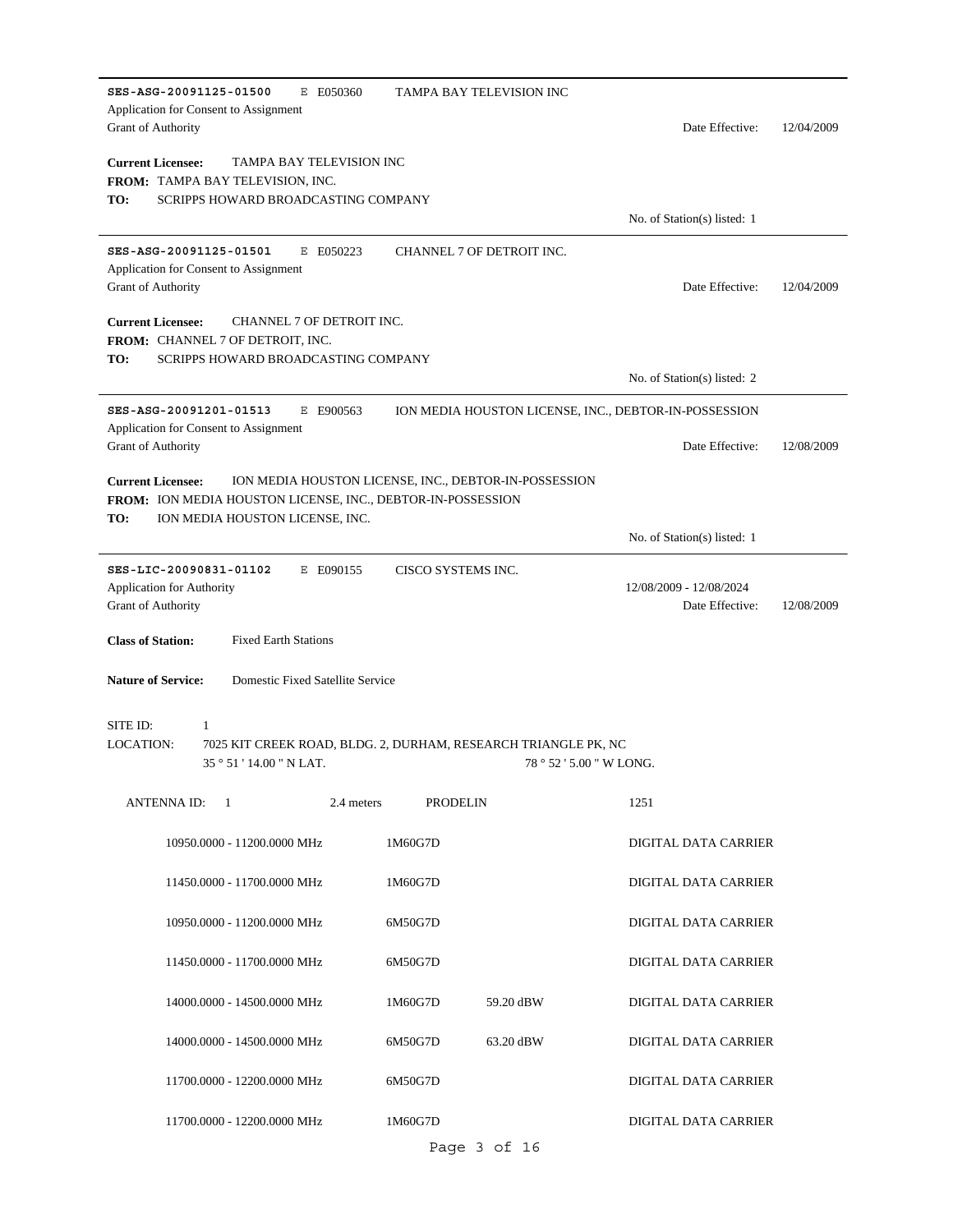#### **Points of Communication:**

1 - ALSAT - (ALSAT)

1 - IS 14 - (45 W.L.)

| SES-LIC-20090930-01246                                 |                                | E E090170  |         | OMNIGLOBE NETWORKS INC                                                                        |                                                                                  |            |
|--------------------------------------------------------|--------------------------------|------------|---------|-----------------------------------------------------------------------------------------------|----------------------------------------------------------------------------------|------------|
| Application for Authority<br><b>Grant of Authority</b> |                                |            |         |                                                                                               | 12/03/2009 - 12/03/2024<br>Date Effective:                                       | 12/03/2009 |
| <b>Class of Station:</b>                               | <b>Fixed Earth Stations</b>    |            |         |                                                                                               |                                                                                  |            |
| <b>Nature of Service:</b>                              | <b>Fixed Satellite Service</b> |            |         |                                                                                               |                                                                                  |            |
| SITE ID:<br><b>LOCATION:</b>                           | 2<br>45 ° 39 ' 27.00 " N LAT.  |            |         | 1024 CENTRAL ST. (2.4M.), 2 VSAT MNK, PENOBSCOT, MILLINOCKET, ME<br>68 ° 40 ' 49.00 " W LONG. |                                                                                  |            |
| <b>ANTENNA ID:</b>                                     | 2 MNK 1                        | 2.4 meters |         | ASC SIGNALS, EX CHANNEL<br>MASTER, ANDREWS                                                    | <b>TYPE 243</b>                                                                  |            |
|                                                        | 5925.0000 - 6425.0000 MHz      |            | 2M00G7D | 51.20 dBW                                                                                     | QPSK, DATA                                                                       |            |
|                                                        | 3700.0000 - 4200.0000 MHz      |            | 2M00G7D |                                                                                               | QPSK, DATA                                                                       |            |
| SITE ID:<br><b>LOCATION:</b>                           | 3<br>43 ° 3 ' 40.00 " N LAT.   |            |         | 64 CARR ST (2.4M.), 3 VSAT LPL, ONONDAGA, EAST SYRACUSE, NY<br>76 ° 4 ' 56.00 " W LONG.       |                                                                                  |            |
| <b>ANTENNA ID:</b>                                     | 3 LPL 1                        | 2.4 meters |         | ASC SIGNALS, EX CHANNEL<br><b>MASTER, ANDREWS</b>                                             | Type 243                                                                         |            |
|                                                        | 5925.0000 - 5988.0000 MHz      |            | 2M00G7D | 51.20 dBW                                                                                     | QPSK, DATA                                                                       |            |
|                                                        | 6021.0000 - 6136.0000 MHz      |            | 2M00G7D | 51.20 dBW                                                                                     | QPSK, DATA                                                                       |            |
|                                                        | 6169.0000 - 6270.0000 MHz      |            | 2M00G7D | 51.20 dBW                                                                                     | QPSK, DATA                                                                       |            |
|                                                        | 6303.0000 - 6388.0000 MHz      |            | 2M00G7D | 51.20 dBW                                                                                     | QPSK, DATA                                                                       |            |
|                                                        | 6421.0000 - 6425.0000 MHz      |            | 2M00G7D | 51.20 dBW                                                                                     | QPSK, DATA                                                                       |            |
|                                                        | 3700.0000 - 4200.0000 MHz      |            | 2M00G7D |                                                                                               | QPSK, DATA                                                                       |            |
| SITE ID:<br>LOCATION:                                  | 1<br>42°21'43.00" N LAT.       |            |         | 71 ° 35 ' 46.00 " W LONG.                                                                     | 200 DONALD LYCH BLVD., SUITE 200 (2.4M.), 1 VSAT MBH, MIDDLESEX, MARLBOROUGH, MA |            |
| <b>ANTENNA ID:</b>                                     | 1 MBH 1                        | 2.4 meters |         | ASC SIGNALS, EX CHANNEL<br><b>MASTER, ANDREWS</b>                                             | Type 243                                                                         |            |
|                                                        | 5925.0000 - 5958.0000 MHz      |            | 2M00G7D | 51.20 dBW                                                                                     | QPSK, DATA                                                                       |            |
|                                                        | 5991.0000 - 6087.0000 MHz      |            | 2M00G7D | 51.20 dBW                                                                                     | QPSK, DATA                                                                       |            |
|                                                        |                                |            |         | Page 4 of 16                                                                                  |                                                                                  |            |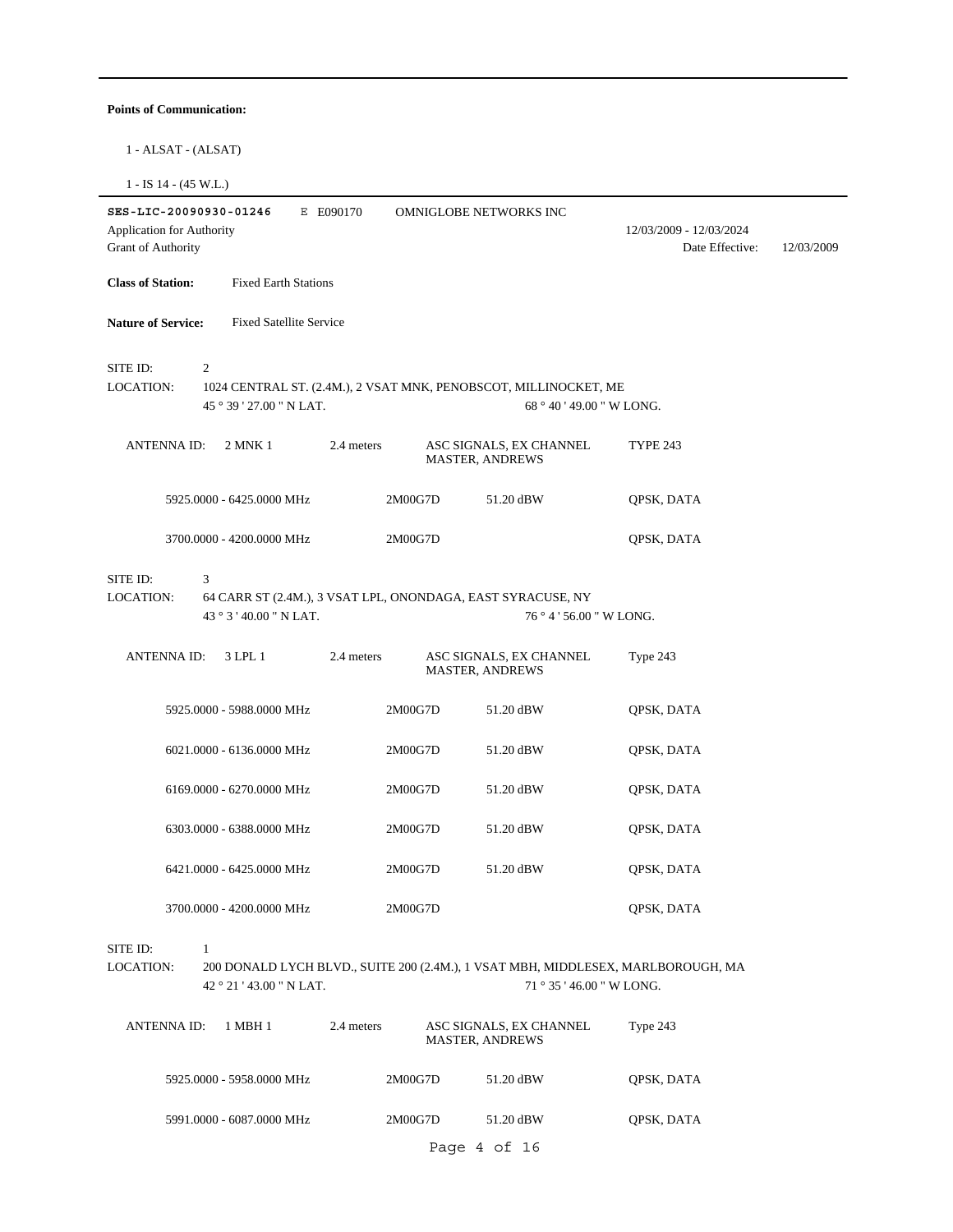|                                                                           | 6100.0000 - 6136.0000 MHz                                                                                        | 2M00G7D                  | 51.20 dBW                      | QPSK, DATA                                               |
|---------------------------------------------------------------------------|------------------------------------------------------------------------------------------------------------------|--------------------------|--------------------------------|----------------------------------------------------------|
|                                                                           | 6169.0000 - 6181.0000 MHz                                                                                        | 2M00G7D                  | 51.20 dBW                      | QPSK, DATA                                               |
|                                                                           | 6214.0000 - 6425.0000 MHz                                                                                        | 2M00G7D                  | 51.20 dBW                      | QPSK, DATA                                               |
|                                                                           | 3700.0000 - 4200.0000 MHz                                                                                        | 2M00G7D                  |                                | QPSK, DATA                                               |
| <b>Points of Communication:</b>                                           |                                                                                                                  |                          |                                |                                                          |
|                                                                           | 1 - ANIK F2 - (111.1 W.L.)                                                                                       |                          |                                |                                                          |
|                                                                           | 2 - ANIK F2 - (111.1 W.L.)                                                                                       |                          |                                |                                                          |
|                                                                           | 3 - ANIK F2 - (111.1 W.L.)                                                                                       |                          |                                |                                                          |
| SES-LIC-20091020-01340<br>Application for Authority<br>Grant of Authority | E E090180                                                                                                        |                          | NEW CINGULAR WIRELESS PCS, LLC | 12/02/2009 - 12/02/2024<br>Date Effective:<br>12/02/2009 |
| <b>Class of Station:</b>                                                  | <b>VSAT Network</b>                                                                                              |                          |                                |                                                          |
| <b>Nature of Service:</b>                                                 | <b>Fixed Satellite Service</b>                                                                                   |                          |                                |                                                          |
| SITE ID:<br>LOCATION:                                                     | <b>REMOTE1</b><br>GULF OF MEXICO OIL PLATFORM (ST295A), OFFSHORE, GULF OF MEXICO, LA<br>28 ° 11 ' 47.00 " N LAT. |                          |                                | 90 ° 32 ' 28.00 " W LONG.                                |
| <b>ANTENNA ID:</b>                                                        | ST295A                                                                                                           | 1.8 meters<br><b>AVL</b> |                                | 1878K                                                    |
|                                                                           | 11700.0000 - 12200.0000 MHz                                                                                      | 1M03G7W                  | $0.00$ dBW                     | <b>QPSK DIGITAL</b>                                      |
|                                                                           | 14000.0000 - 14500.0000 MHz                                                                                      | 1M03G7W                  | 43.50 dBW                      | <b>QPSK DIGITAL</b>                                      |
|                                                                           | 14000.0000 - 14500.0000 MHz                                                                                      | 24M0G7W                  | 52.60 dBW                      | DVB QPSK/BPSK DIGITAL                                    |
| SITE ID:<br>LOCATION:                                                     | REMOTE2<br>GULF OF MEXICO OIL PLATFORMS (SS189B), OFFSHORE, GULF OF MEXICO, LA<br>28°33'52.00" N LAT.            |                          |                                | 90 ° 48 ' 10.00 " W LONG.                                |
| ANTENNA ID:                                                               | <b>SS189B</b>                                                                                                    | AvL<br>1.8 meters        |                                | 1878K                                                    |
|                                                                           | 11700.0000 - 12200.0000 MHz                                                                                      | 1M03G7W                  | $0.00$ dBW                     | <b>QPSK DIGITAL</b>                                      |
|                                                                           | 14000.0000 - 14500.0000 MHz                                                                                      | 1M03G7W                  | 43.50 dBW                      | <b>QPSK DIGITAL</b>                                      |
|                                                                           | 14000.0000 - 14500.0000 MHz                                                                                      | 24M0G7W                  | 52.60 dBW                      | DVB QPSK/BPSK DIGITAL                                    |
| SITE ID:<br>LOCATION:                                                     | REMOTE4<br>GULF OF MEXICO OIL PLATFORM (MP310), OFFSHORE, GULF OF MEXICO, LA<br>29 ° 11 ' 15.00 " N LAT.         |                          |                                | 88 ° 41 '0.00 " W LONG.                                  |
| <b>ANTENNA ID:</b>                                                        | MP310                                                                                                            | 1.8 meters<br>AvL        |                                | 1878K                                                    |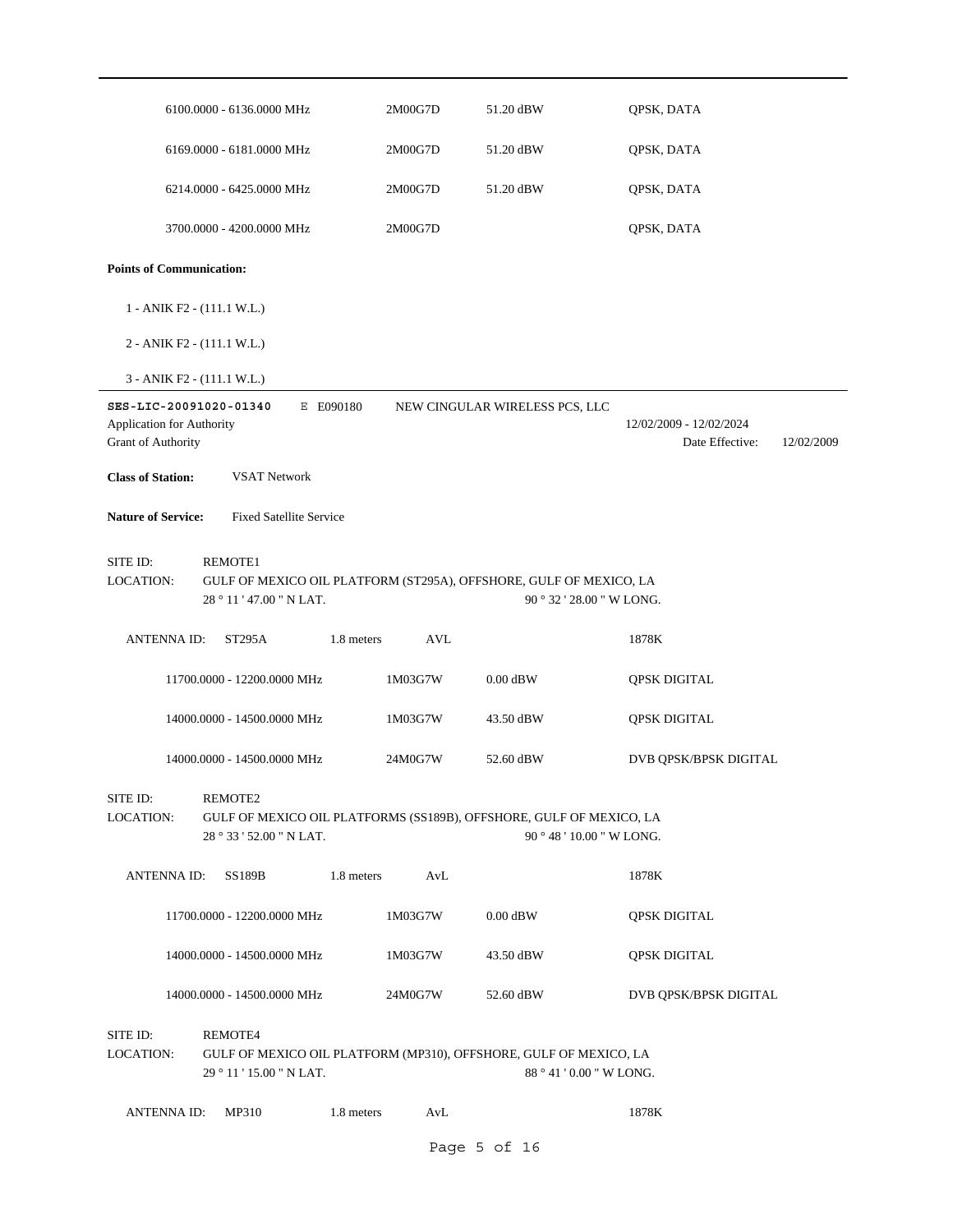|                                                                           | 11700.0000 - 12200.0000 MHz                                                                               | 1M03G7W           | $0.00$ dBW               | <b>QPSK DIGITAL</b>                                      |
|---------------------------------------------------------------------------|-----------------------------------------------------------------------------------------------------------|-------------------|--------------------------|----------------------------------------------------------|
|                                                                           | 14000.0000 - 14500.0000 MHz                                                                               | 1M03G7W           | 43.50 dBW                | <b>QPSK DIGITAL</b>                                      |
|                                                                           | 14000.0000 - 14500.0000 MHz                                                                               | 24M0G7W           | 52.60 dBW                | DVB QPSK/BPSK DIGITAL                                    |
| SITE ID:<br><b>LOCATION:</b>                                              | REMOTE5<br>GULD OF MEXICO OIL PLATFORM (EI189B), OFFSHORE, GULD OF MEXICO, LA<br>28 ° 44 ' 52.00 " N LAT. |                   | 91 ° 22 ' 4.00 " W LONG. |                                                          |
| <b>ANTENNA ID:</b>                                                        | EI189B                                                                                                    | 1.8 meters<br>AvL |                          | 1878K                                                    |
|                                                                           | 11700.0000 - 12200.0000 MHz                                                                               | 1M03G7W           | $0.00$ dBW               | <b>QPSK DIGITAL</b>                                      |
|                                                                           | 14000.0000 - 14500.0000 MHz                                                                               | 1M03G7W           | 43.50 dBW                | <b>QPSK DIGITAL</b>                                      |
|                                                                           | 14000.0000 - 14500.0000 MHz                                                                               | 24M0G7W           | 52.60 dBW                | DVB QPSK/BPSK DIGITAL                                    |
| SITE ID:<br>LOCATION:                                                     | REMOTE3<br>GULF OF MEXICO OIL PLATFORM (SMI58A), OFFSHORE, GULF OF MEXICO, LA<br>28°40'26.00"N LAT.       |                   | $92°5'$ 42.00 " W LONG.  |                                                          |
| <b>ANTENNA ID:</b>                                                        | SMI58A                                                                                                    | 1.8 meters<br>AvL |                          | 1878K                                                    |
|                                                                           | 11700.0000 - 12200.0000 MHz                                                                               | 1M03G7W           | $0.00$ dBW               | <b>QPSK DIGITAL</b>                                      |
|                                                                           | 14000.0000 - 14500.0000 MHz                                                                               | 1M03G7W           | 43.50 dBW                | QPSK DIGITAL                                             |
|                                                                           | 14000.0000 - 14500.0000 MHz                                                                               | 24M0G7W           | 52.60 dBW                | DVB QPSK/BPSK DIGITAL                                    |
| <b>Points of Communication:</b>                                           |                                                                                                           |                   |                          |                                                          |
|                                                                           | REMOTE1 - ALSAT - (ALSAT)                                                                                 |                   |                          |                                                          |
|                                                                           | REMOTE2 - ALSAT - (ALSAT)                                                                                 |                   |                          |                                                          |
|                                                                           | REMOTE3 - ALSAT - (ALSAT)                                                                                 |                   |                          |                                                          |
|                                                                           | REMOTE4 - ALSAT - (ALSAT)                                                                                 |                   |                          |                                                          |
|                                                                           | REMOTE5 - ALSAT - (ALSAT)                                                                                 |                   |                          |                                                          |
| SES-LIC-20091020-01341<br>Application for Authority<br>Grant of Authority | E E090181                                                                                                 | CNN AMERICA, INC. |                          | 12/02/2009 - 12/02/2024<br>Date Effective:<br>12/02/2009 |
| <b>Class of Station:</b>                                                  | <b>Fixed Earth Stations</b>                                                                               |                   |                          |                                                          |
| <b>Nature of Service:</b>                                                 | <b>Fixed Satellite Service</b>                                                                            |                   |                          |                                                          |
| SITE ID:<br>LOCATION:                                                     | $\mathbf{1}$<br>820 FIRST STREET, N.W., WASHINGTON, DC<br>38 ° 54 ' 1.00 " N LAT.                         |                   | $77°0'20.00''$ W LONG.   |                                                          |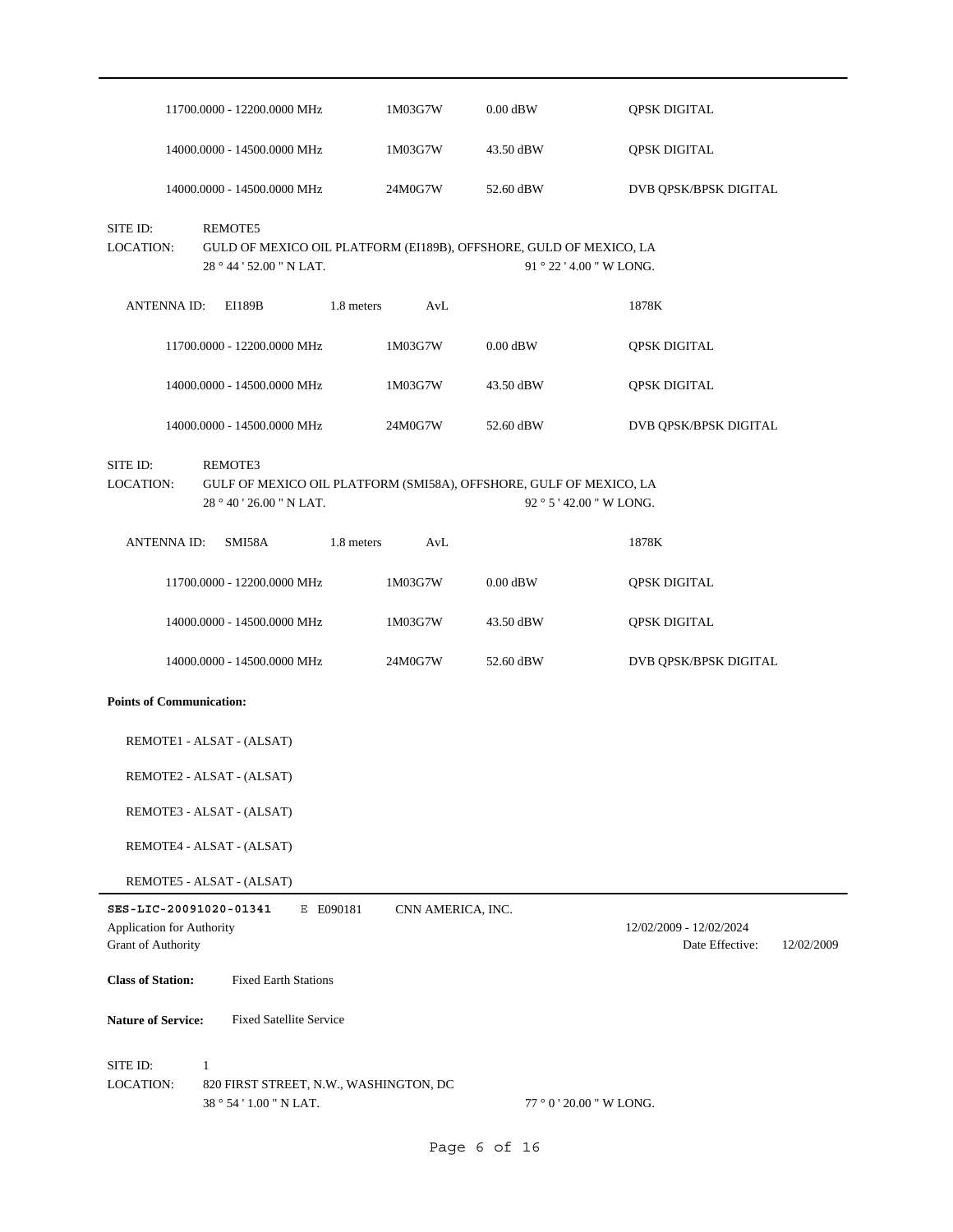| <b>ANTENNAID:</b>                                                   | KU <sub>1</sub><br>4.5 meters                                                                      |                              | <b>SCIENTIFIC ATLANTA</b> | 8345                                       |            |
|---------------------------------------------------------------------|----------------------------------------------------------------------------------------------------|------------------------------|---------------------------|--------------------------------------------|------------|
|                                                                     | 14000.0000 - 14500.0000 MHz                                                                        | 36M0F9F                      | 68.30 dBW                 | OPSK DIGITAL VIDEO                         |            |
|                                                                     | 11700.0000 - 12200.0000 MHz                                                                        | 36M0F9F                      |                           | OPSK DIGITAL VIDEO                         |            |
| <b>Points of Communication:</b>                                     |                                                                                                    |                              |                           |                                            |            |
| 1 - ALSAT - (ALSAT)                                                 |                                                                                                    |                              |                           |                                            |            |
| SES-MFS-20090630-00816<br>Modification<br><b>Grant of Authority</b> | E E070239                                                                                          | PetroCom License Corporation |                           | 01/08/2008 - 01/08/2023<br>Date Effective: | 12/08/2009 |
| <b>Class of Station:</b>                                            | Earth Stations on-board Vessels/VSAT                                                               |                              |                           |                                            |            |
| <b>Nature of Service:</b>                                           | Earth Stations on-board Vessels, Fixed Satellite Service                                           |                              |                           |                                            |            |
| SITE ID:<br>Remotes<br>LOCATION:                                    | Operate up to 60 (1.15m terminals) Gulf of Mexico, Bay of Campeche,, Jefferson, Carribean, POR, LA |                              |                           |                                            |            |
| <b>ANTENNAID:</b>                                                   | Remote D<br>1.15 meters                                                                            | Orbit                        |                           | Orsat AL-7103                              |            |
|                                                                     | 11700.0000 - 12200.0000 MHz                                                                        | 1M28G7W                      |                           | Digital Voice and Data                     |            |
|                                                                     | 14000.0000 - 14500.0000 MHz                                                                        | 1M33G7W                      | 47.09 dBW                 | Digital Voice and Data                     |            |
| <b>ANTENNAID:</b>                                                   | Remote E<br>1.15 meters                                                                            | Orbit                        |                           | Orsat AL-7103                              |            |
|                                                                     | 14000.0000 - 14500.0000 MHz                                                                        | 614KG7W                      | 46.56 dBW                 | Digital Voice and Data                     |            |
|                                                                     | 11700.0000 - 12200.0000 MHz                                                                        | 964KG7W                      |                           | Digital Voice and Data                     |            |
| <b>ANTENNAID:</b>                                                   | Remote F<br>1.15 meters                                                                            | Orbit                        |                           | Orsat AL-7103                              |            |
|                                                                     | 14000.0000 - 14500.0000 MHz                                                                        | 410KG7W                      | 45.18 dBW                 | Digital Voie and Data                      |            |
|                                                                     | 11700.0000 - 12200.0000 MHz                                                                        | 1M11G7W                      |                           | Digital Voice and Data                     |            |
| SITE ID:<br>LOCATION:                                               | <b>ESV-Remotes</b><br>Oceans GM, AOR, POR, US Waterways, Caribbean Se, Various                     |                              |                           |                                            |            |
| <b>ANTENNA ID:</b>                                                  | Seatel9797                                                                                         | Seatel                       |                           | 9797                                       |            |
|                                                                     | 3700.0000 - 4200.0000 MHz                                                                          | 128KG7W                      |                           | Digital                                    |            |
|                                                                     | 3700.0000 - 4200.0000 MHz                                                                          | 171KG7W                      |                           | Digital                                    |            |
|                                                                     | 3700.0000 - 4200.0000 MHz                                                                          | 1M03G7W                      |                           | Digital                                    |            |
|                                                                     | 3700.0000 - 4200.0000 MHz                                                                          | 28K0G7W                      |                           | Digital                                    |            |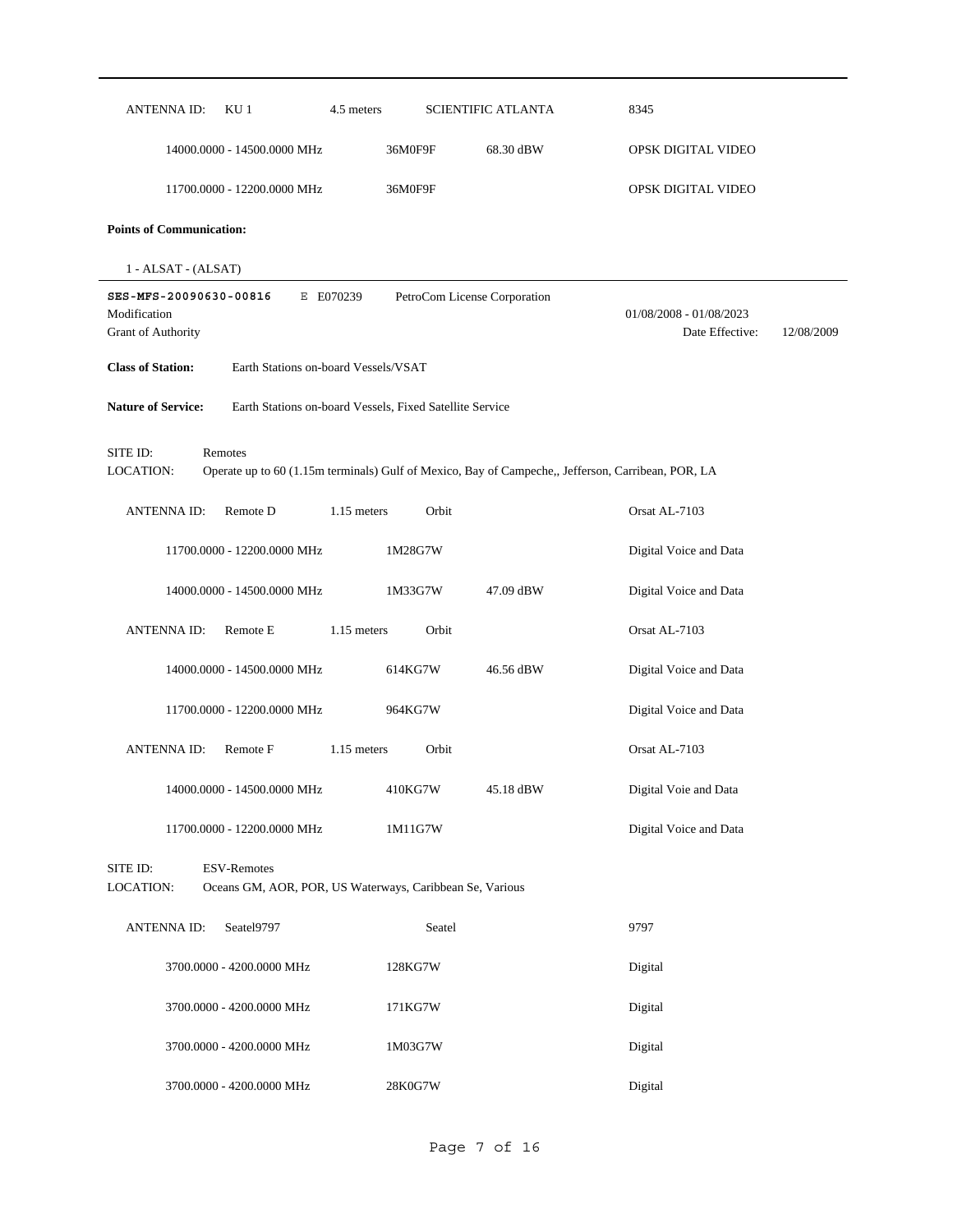| 3700.0000 - 4200.0000 MHz | 293KG7W |           | Digital |
|---------------------------|---------|-----------|---------|
| 3700.0000 - 4200.0000 MHz | 299KG7W |           | Digital |
| 3700.0000 - 4200.0000 MHz | 329KG7W |           | Digital |
| 3700.0000 - 4200.0000 MHz | 341KG7W |           | Digital |
| 3700.0000 - 4200.0000 MHz | 384KG7W |           | Digital |
| 3700.0000 - 4200.0000 MHz | 402KG7W |           | Digital |
| 3700.0000 - 4200.0000 MHz | 427KG7W |           | Digital |
| 3700.0000 - 4200.0000 MHz | 469KG7W |           | Digital |
| 3700.0000 - 4200.0000 MHz | 512KG7W |           | Digital |
| 3700.0000 - 4200.0000 MHz | 555KG7W |           | Digital |
| 3700.0000 - 4200.0000 MHz | 585KG7W |           | Digital |
| 3700.0000 - 4200.0000 MHz | 597KG7W |           | Digital |
| 3700.0000 - 4200.0000 MHz | 683KG7W |           | Digital |
| 3700.0000 - 4200.0000 MHz | 725KG7W |           | Digital |
| 3700.0000 - 4200.0000 MHz | 768KG7W |           | Digital |
| 3700.0000 - 4200.0000 MHz | 800KG7W |           | Digital |
| 3700.0000 - 4200.0000 MHz | 811KG7W |           | Digital |
| 3700.0000 - 4200.0000 MHz | 896KG7W |           | Digital |
| 3700.0000 - 4200.0000 MHz | 939KG7W |           | Digital |
| 5925.0000 - 6425.0000 MHz | 128KG7W | 35.76 dBW | Digital |
| 5925.0000 - 6425.0000 MHz | 171KG7W | 37.01 dBW | Digital |
| 5925.0000 - 6425.0000 MHz | 1M03G7W | 44.81 dBW | Digital |
| 5925.0000 - 6425.0000 MHz | 256KG7W | 38.77 dBW | Digital |
| 5925.0000 - 6425.0000 MHz | 341KG7W | 40.02 dBW | Digital |
| 5925.0000 - 6425.0000 MHz | 427KG7W | 40.99 dBW | Digital |
| 5925.0000 - 6425.0000 MHz | 512KG7W | 41.78 dBW | Digital |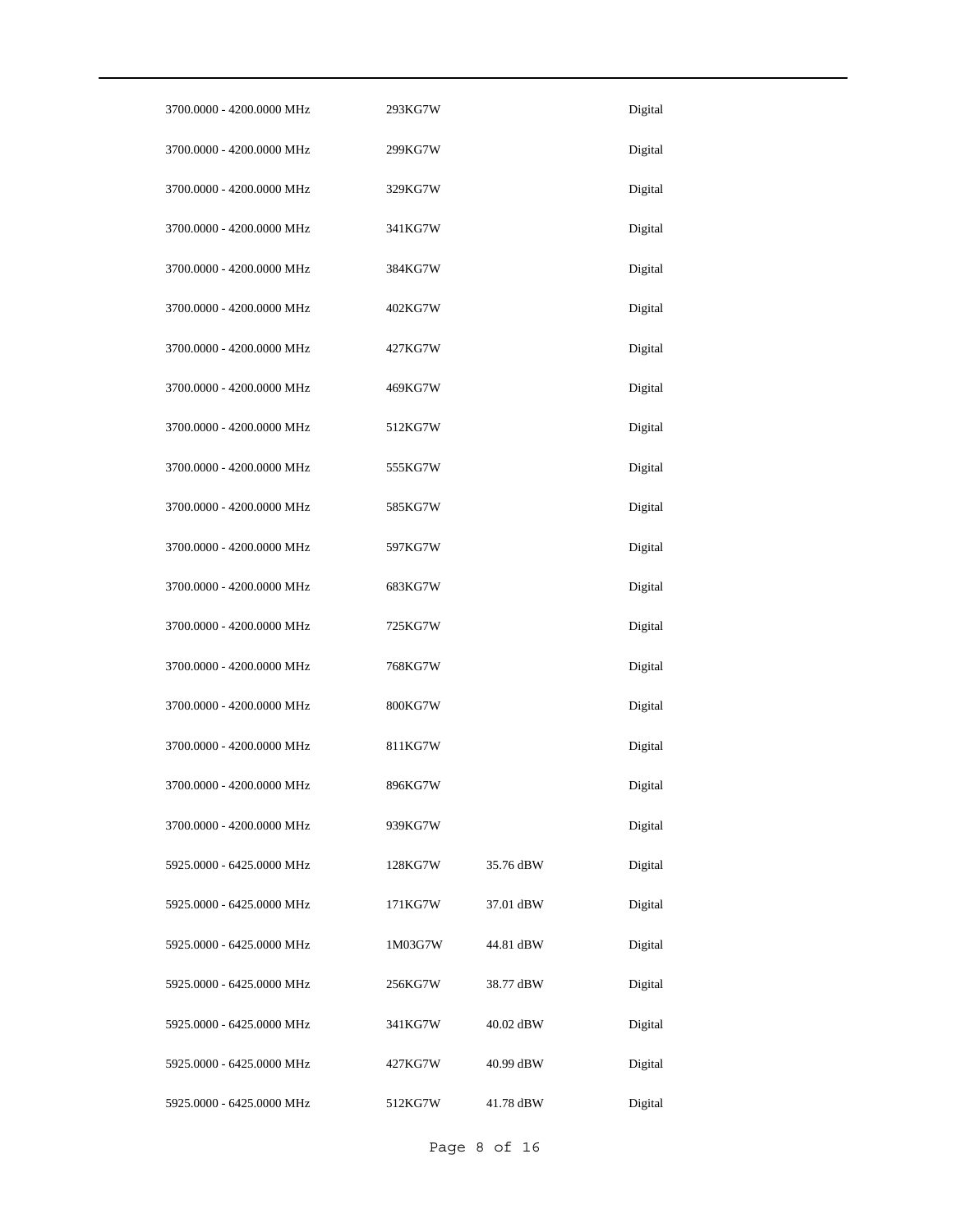| 5925.0000 - 6425.0000 MHz        | 597KG7W | 42.45 dBW             | Digital |
|----------------------------------|---------|-----------------------|---------|
| 5925.0000 - 6425.0000 MHz        | 683KG7W | 43.03 dBW             | Digital |
| 5925.0000 - 6425.0000 MHz        | 768KG7W | 43.54 dBW             | Digital |
| 5925.0000 - 6425.0000 MHz        | 853KG7W | 44.00 dBW             | Digital |
| 5925.0000 - 6425.0000 MHz        | 939KG7W | 44.41 dBW             | Digital |
| <b>ANTENNA ID:</b><br>Seatel4006 | Seatel  |                       | 4006    |
| 11700.0000 - 12299.0000 MHz      | 1M36G7W |                       | Digital |
| 11700.0000 - 12200.0000 MHz      | 1M47G7W |                       | Digital |
| 11700.0000 - 12200.0000 MHz      | 1M67G7W |                       | Digital |
| 11700.0000 - 12200.0000 MHz      | 2M05G7W |                       | Digital |
| 11700.0000 - 12200.0000 MHz      | 2M16G7W |                       | Digital |
| 11700.0000 - 12200.0000 MHz      | 930KG7W |                       | Digital |
| 14000.0000 - 14500.0000 MHz      | 171KG7W | 39.53 dBW             | Digital |
| 14000.0000 - 14500.0000 MHz      | 192KG7W | $40.04\ \mathrm{dBW}$ | Digital |
| 14000.0000 - 14500.0000 MHz      | 341KG7W | 42.54 dBW             | Digital |
| 14000.0000 - 14500.0000 MHz      | 43K0G7W | 35.51 dBW             | Digital |
| 14000.0000 - 14500.0000 MHz      | 512KG7W | 44.30 dBW             | Digital |
| 14000.0000 - 14500.0000 MHz      | 85K0G7W | 36.52 dBW             | Digital |
| <b>ANTENNA ID:</b><br>Orbit7103  | Orbit   |                       | 7103    |
| 14000.0000 - 14500.0000 MHz      | 85K0G7W | 37.67 dBW             | Digital |
| 11700.0000 - 12200.0000 MHz      | 1K47G7W |                       | Digital |
| 11700.0000 - 12200.0000 MHz      | 1M36G7W |                       | Digital |
| 11700.0000 - 12200.0000 MHz      | 1M67G7W |                       | Digital |
| 11700.0000 - 12200.0000 MHz      | 2M05G7W |                       | Digital |
| 11700.0000 - 12200.0000 MHz      | 2M16G7W |                       | Digital |
| 11700.0000 - 12200.0000 MHz      | 930KG7W |                       | Digital |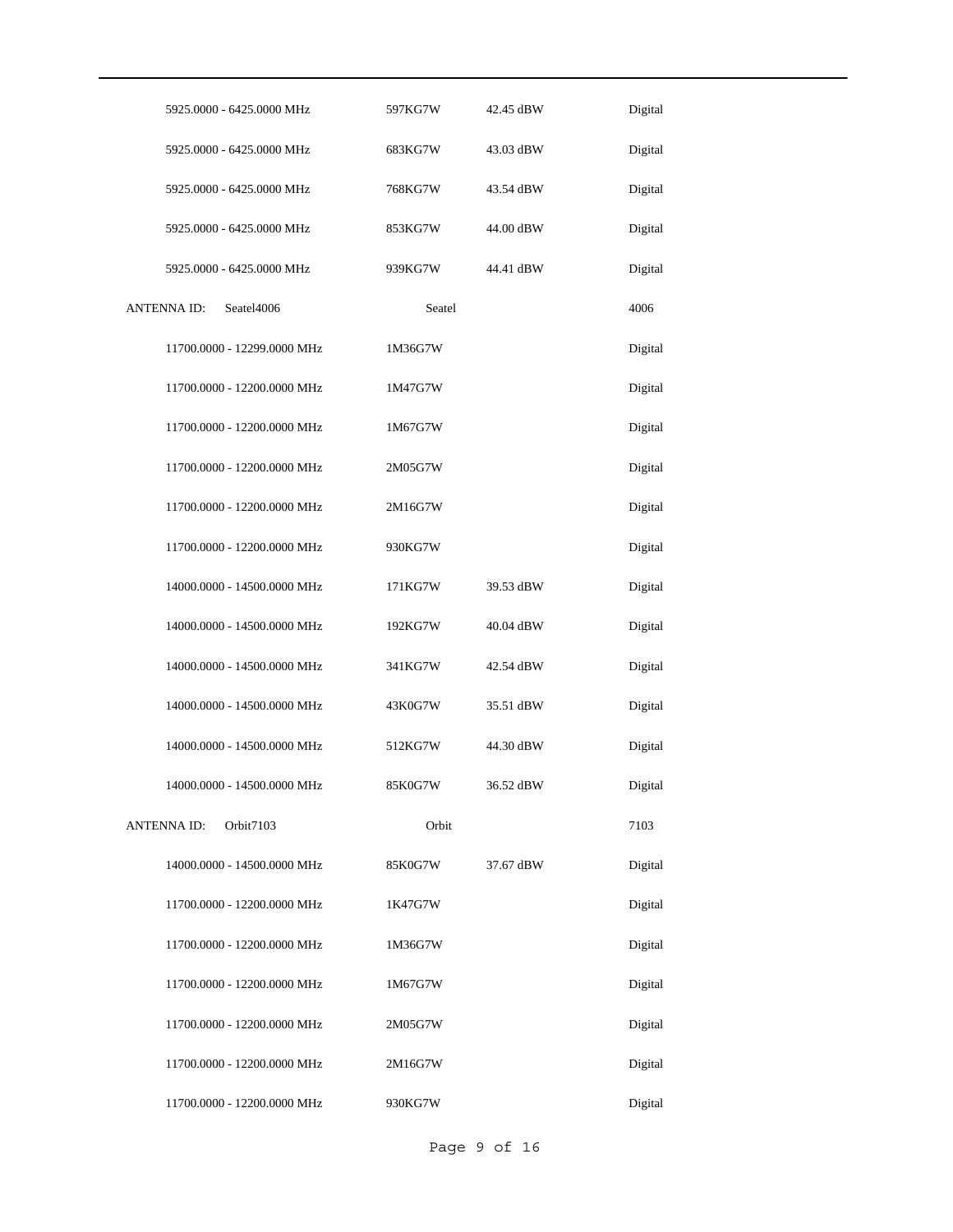| 11700.0000 - 12200.0000 MHz                                                            | 192KG7W        |                              | Digital                       |  |
|----------------------------------------------------------------------------------------|----------------|------------------------------|-------------------------------|--|
| 14000.0000 - 14500.0000 MHz                                                            | 171KG7W        | 40.68 dBW                    | Digital                       |  |
| 14000.0000 - 14500.0000 MHz                                                            | 341KG7W        | 43.69 dBW                    | Digital                       |  |
| 14000.0000 - 14500.0000 MHz                                                            | 43K0G7W        | 34.66 dBW                    | Digital                       |  |
| 14000.0000 - 14500.0000 MHz                                                            | 512KG7W        | 45.45 dBW                    | Digital                       |  |
| <b>Points of Communication:</b>                                                        |                |                              |                               |  |
| ESV-Remotes - AMC-3 - (87 W.L.)                                                        |                |                              |                               |  |
| ESV-Remotes - AMC-6 - (72 W.L.)                                                        |                |                              |                               |  |
| ESV-Remotes - GALAXY 18 - (123 W.L.)                                                   |                |                              |                               |  |
| ESV-Remotes - SATMEX 6 - (113 W.L.)                                                    |                |                              |                               |  |
| ESV-Remotes - SATMEX-5 - (116.8 W.L.)                                                  |                |                              |                               |  |
| Remotes - AMC-6 - (72 W.L.)                                                            |                |                              |                               |  |
| Remotes - GALAXY 10R - (123 W.L.)                                                      |                |                              |                               |  |
| Remotes - SATMEX 6 - (113 W.L.)                                                        |                |                              |                               |  |
| SES-MFS-20090917-01186<br>E E040351                                                    |                | PetroCom License Corporation |                               |  |
| Modification                                                                           |                |                              | 11/08/2004 - 11/08/2019       |  |
| Grant of Authority                                                                     |                |                              | Date Effective:<br>12/03/2009 |  |
| <b>Class of Station:</b><br><b>Fixed Earth Stations</b>                                |                |                              |                               |  |
| <b>Nature of Service:</b><br>Domestic Fixed Satellite Service, Fixed Satellite Service |                |                              |                               |  |
| East Cameron 328<br>SITE ID:                                                           |                |                              |                               |  |
| LOCATION:<br>East Cameron 328, Gulf of Mexico, LA<br>28 ° 10 ' 26.20 " N LAT.          |                |                              | 92 ° 41 ' 7.90 " W LONG.      |  |
|                                                                                        |                |                              |                               |  |
| <b>ANTENNA ID:</b><br>2.4 meters<br>$\mathbf{1}$                                       | Prodelin Corp. |                              | 1251                          |  |
| 3700.0000 - 4200.0000 MHz                                                              | 480KG7W        |                              | Digital and Voice Data        |  |
| 5925.0000 - 6019.0000 MHz                                                              | 480KG7W        | 47.10 dBW                    | Digital Voice and Data        |  |
| 6049.0000 - 6271.0000 MHz                                                              | 490KG7W        | 47.10 dBW                    | Digital and Voice and Data    |  |
| 6301.0000 - 6360.0000 MHz                                                              | 480KG7W        | 47.10 dBW                    | Digital Voice and Data        |  |
| 6390.0000 - 6425.0000 MHz                                                              | 480KG7W        | 47.10 dBW                    | Digital and Voice Data        |  |
| 3700.0000 - 4200.0000 MHz                                                              | 1M53G7W        |                              | Digital                       |  |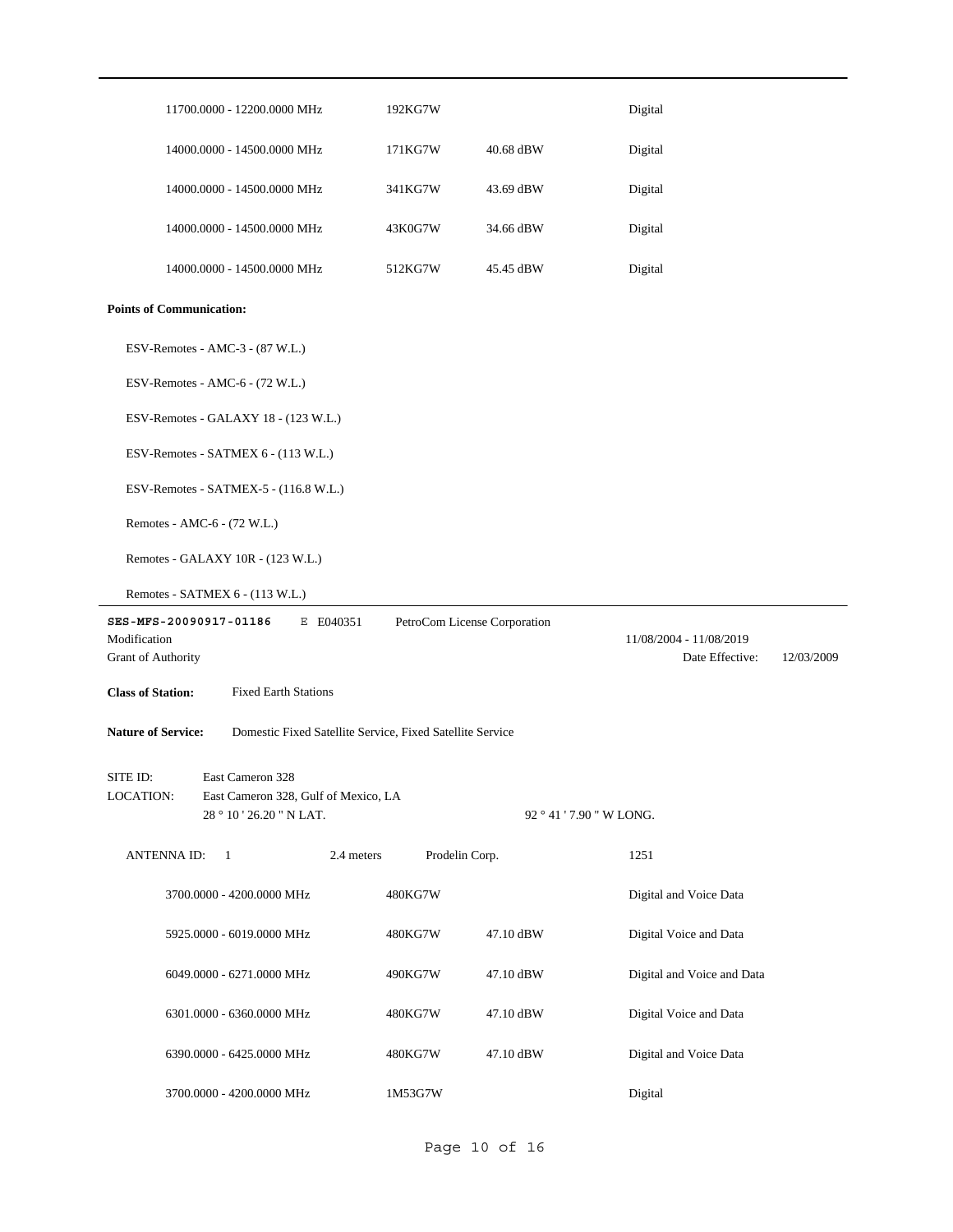| 3700.0000 - 4200.0000 MHz                                                                                                      | 384KG7W       |                                   | Digital                                                  |
|--------------------------------------------------------------------------------------------------------------------------------|---------------|-----------------------------------|----------------------------------------------------------|
| 5925.0000 - 6425.0000 MHz                                                                                                      | 1M53G7W       | 46.61 dBW                         | Digital                                                  |
| 5925.0000 - 6425.0000 MHz                                                                                                      | 384KG7W       | 40.61 dBW                         | Digital                                                  |
| <b>Points of Communication:</b>                                                                                                |               |                                   |                                                          |
| East Cameron 328 - ALSAT - (ALSAT)                                                                                             |               |                                   |                                                          |
| East Cameron 328 - AMC-3 - (87 W.L.)                                                                                           |               |                                   |                                                          |
| East Cameron 328 - AMC-9 - (85 W.L.)                                                                                           |               |                                   |                                                          |
| East Cameron 328 - SATMEX 6 - (113 W.L.)                                                                                       |               |                                   |                                                          |
| East Cameron 328 - SATMEX-5 - (116.8 W.L.)                                                                                     |               |                                   |                                                          |
| SES-MOD-20091007-01301<br>E E070167<br>Application for Modification<br>Grant of Authority                                      |               | NBC TELEMUNDO LICENSE CO.         | 09/12/2007 - 09/12/2022<br>Date Effective:<br>12/02/2009 |
| <b>Class of Station:</b><br><b>Fixed Earth Stations</b>                                                                        |               |                                   |                                                          |
| <b>Nature of Service:</b><br><b>Fixed Satellite Service</b>                                                                    |               |                                   |                                                          |
| SITE ID:<br>1<br>LOCATION:<br>3000 ALAMEDA AVE. (NEWS1), LOS ANGELES, BURBANK, CA<br>34 ° 9 ' 18.22 " N LAT.                   |               | 118 ° 19 ' 59.01 " W LONG.        |                                                          |
| 3.7 meters<br><b>ANTENNA ID:</b><br>NEWS1                                                                                      | <b>ANDREW</b> |                                   | ES37PKHW-1                                               |
| 14000.0000 - 14500.0000 MHz                                                                                                    | 36M0G7W       | 73.20 dBW                         | QPSK, 8PSK, DIGITAL VIDEO,<br><b>AUDIO &amp; DATA</b>    |
| <b>Points of Communication:</b>                                                                                                |               |                                   |                                                          |
| 1 - ALSAT - (ALSAT)                                                                                                            |               |                                   |                                                          |
| SES-REG-20091023-01357<br>E E090185<br>Registration<br>Grant of Authority                                                      |               | Cox Communications Louisiana, LLC | 10/23/2009 - 10/23/2024<br>Date Effective:<br>12/02/2009 |
| <b>Class of Station:</b><br><b>Fixed Earth Stations</b>                                                                        |               |                                   |                                                          |
| <b>Nature of Service:</b><br>Domestic Fixed Satellite Service                                                                  |               |                                   |                                                          |
| SITE ID:<br>$\mathbf{1}$<br>LOCATION:<br>7401 Florida Boulevard, East Baton Rouge, Baton Rouge, LA<br>30 ° 27 ' 22.70 " N LAT. |               | 91 ° 6 ' 38.60 " W LONG.          |                                                          |
|                                                                                                                                |               |                                   |                                                          |
| <b>ANTENNA ID:</b><br>A1                                                                                                       | <b>ATCI</b>   |                                   | Simulsat 5M                                              |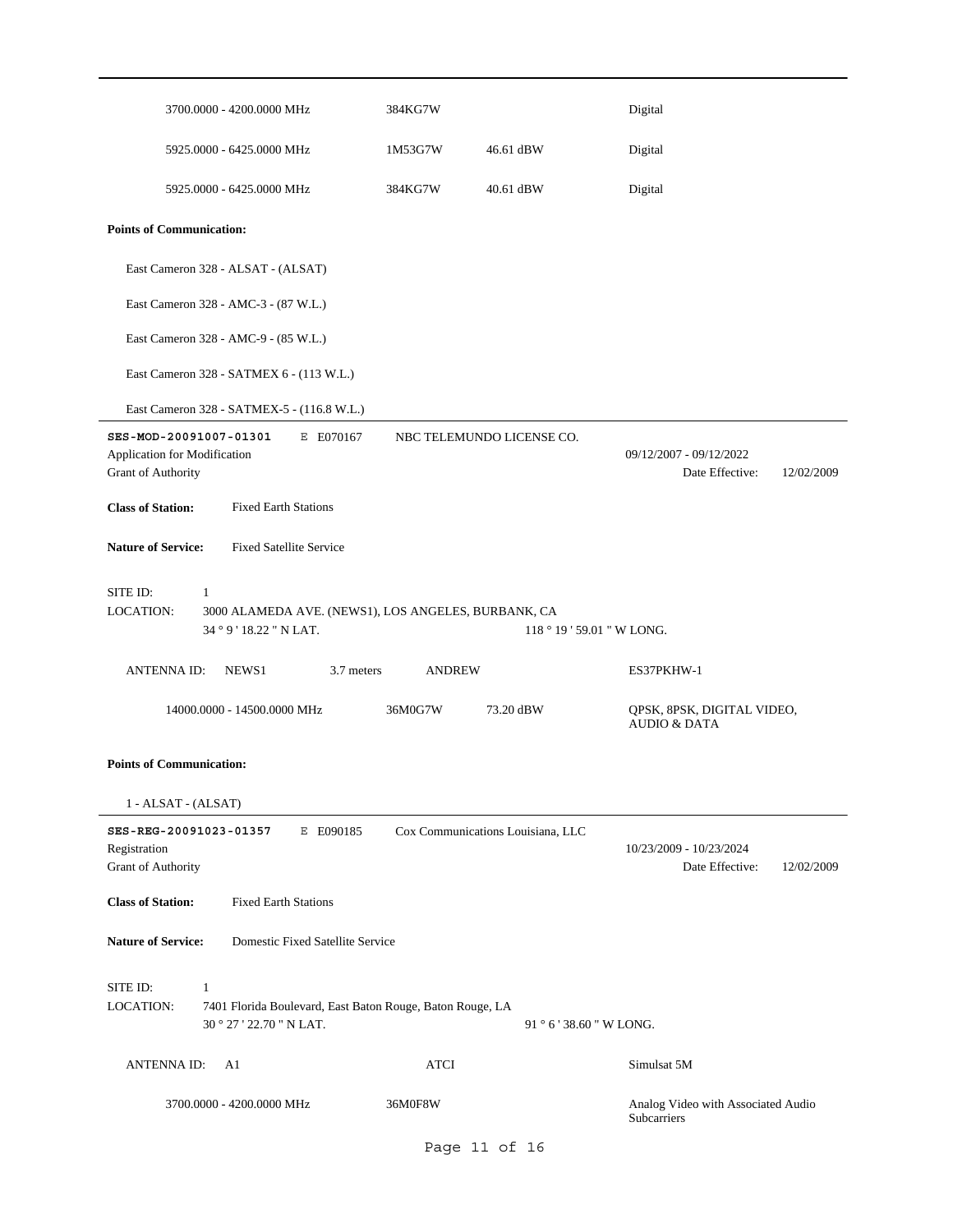| 3700.0000 - 4200.0000 MHz                                                                                                       | 2M00G7W                                               | Digital Video and Audio                                  |
|---------------------------------------------------------------------------------------------------------------------------------|-------------------------------------------------------|----------------------------------------------------------|
| 3700.0000 - 4200.0000 MHz                                                                                                       | 36M0G7W                                               |                                                          |
| <b>Points of Communication:</b>                                                                                                 |                                                       |                                                          |
| $1 - ALSAT - (ALSAT)$                                                                                                           |                                                       |                                                          |
| SES-REG-20091026-01353<br>E E090182<br>Registration<br>Grant of Authority                                                       | WBAL Hearst Television Inc.                           | 10/26/2009 - 10/26/2024<br>Date Effective:<br>12/02/2009 |
| <b>Class of Station:</b><br><b>Fixed Earth Stations</b>                                                                         |                                                       |                                                          |
| Domestic Fixed Satellite Service<br><b>Nature of Service:</b>                                                                   |                                                       |                                                          |
| SITE ID:<br>$\mathbf{1}$<br><b>LOCATION:</b><br>3800 Hooper Avenue, Baltimore City, Baltimore, MD<br>39 ° 20 ' 5.40 " N LAT.    | 76 ° 36 ' 1.90 " W LONG.                              |                                                          |
| <b>ANTENNAID:</b><br>A1<br>5 meters                                                                                             | <b>Andrew Corporation</b>                             | ESA50-46                                                 |
| 3700.0000 - 4200.0000 MHz                                                                                                       | 36M0F8F                                               | Analog Video with Associated Audio<br>Subcarriers        |
| 3700.0000 - 4200.0000 MHz                                                                                                       | 36M0G7F                                               | Digital Video                                            |
| <b>Points of Communication:</b><br>1 - ALSAT - (ALSAT)                                                                          |                                                       |                                                          |
| SES-REG-20091026-01354<br>E E090183<br>Registration<br>Grant of Authority                                                       | Falcon Video Communications, LP, Debtor-In-Possession | 10/26/2009 - 10/26/2024<br>Date Effective:<br>12/02/2009 |
| <b>Class of Station:</b><br><b>Fixed Earth Stations</b>                                                                         |                                                       |                                                          |
| <b>Nature of Service:</b><br>Domestic Fixed Satellite Service                                                                   |                                                       |                                                          |
| SITE ID:<br>$\mathbf{1}$<br><b>LOCATION:</b><br>1951 NW Cascade Avenue, Douglas, East Wenatchee, WA<br>47 ° 26 ' 11.90 " N LAT. | 120 ° 18 ' 5.00 " W LONG.                             |                                                          |
| <b>ANTENNAID:</b><br>A1                                                                                                         | ATCI                                                  | Simulsat 5M                                              |
| 3700.0000 - 4200.0000 MHz                                                                                                       | 36M0F8W                                               | Analog Video with Associated Audio<br>Subcarriers        |
| 3700.0000 - 4200.0000 MHz                                                                                                       | 2M00G7W                                               | Digital Video and Audio                                  |
| 3700.0000 - 4200.0000 MHz                                                                                                       | 36M0G7W                                               | Digital Video and Audio                                  |

**Points of Communication:**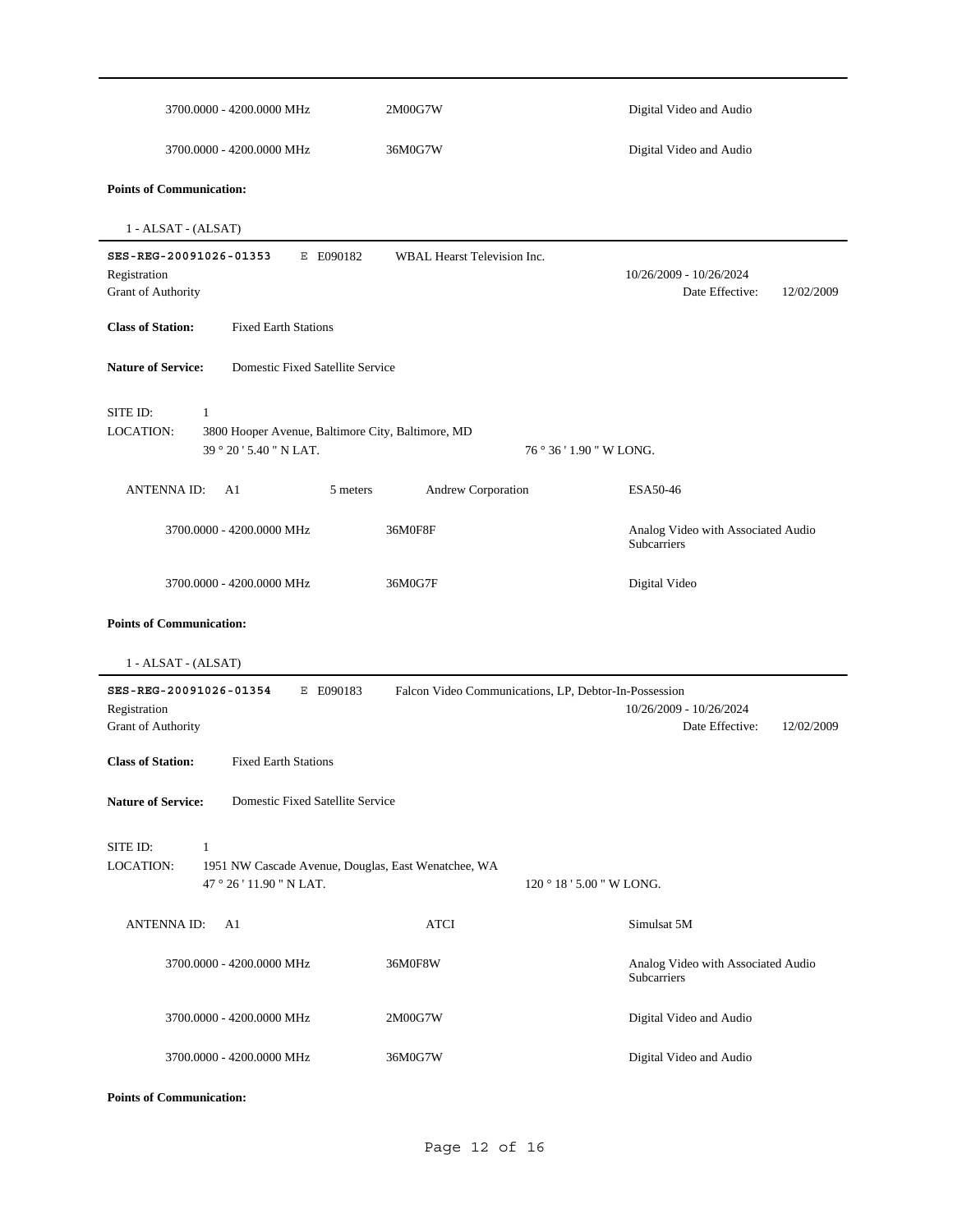1 - ALSAT - (ALSAT) **SES-RWL-20091204-01538** E E000055 Date Effective: 12/07/2009 **Class of Station:** Fixed Earth Stations Grant of Authority Renewal 01/24/2010 - 01/24/2025 Cox Communications Kansas, LLC **Nature of Service:** Domestic Fixed Satellite Service 37 ° 18 ' 38.30 " N LAT. SITE ID: 1 1523 COUNTY ROAD 2000, LABETTE, PARSONS, KS 95 ° 15 ' 48.00 " W LONG. LOCATION: ANTENNA ID: 3.7 3.7 meters PRODELIN 136-750 STANDARD VIDEO WITH ASSOCIATED AUDIO SUBCARRIERS 3700.0000 - 4200.0000 MHz 36M0F8W ANTENNA ID: 4.5 4.5 meters SCIENTIFIC-ATLANTA 8345 STANDARD VIDEO WITH ASSOCIATED AUDIO SUBCARRIERS 3700.0000 - 4200.0000 MHz 36M0F8W ANTENNA ID: 3.8 3.8 meters PATRIOT 3.8M STANDARD VIDEO WITH ASSOCIATED AUDIO SUBCARRIERS 3700.0000 - 4200.0000 MHz 36M0F8W **Points of Communication:** 1 - ALSAT - (ALSAT) **SES-STA-20091110-01441** E Date Effective: 12/08/2009 **Class of Station:** Grant of Authority Special Temporary Authority Universal Space Network, Inc. Special temporary authority is GRANTED with conditions for a period of 30 days commencing on December 9, 2009. **Points of Communication: SES-STA-20091201-01515** E E060261 Date Effective: 12/03/2009 **Class of Station:** Grant of Authority Special Temporary Authority TeleCommunication Systems Special temporary authority is GRANTED for a period of 60 days beginning December 3, 2009 and ending January 31, 2010.

#### **Points of Communication:**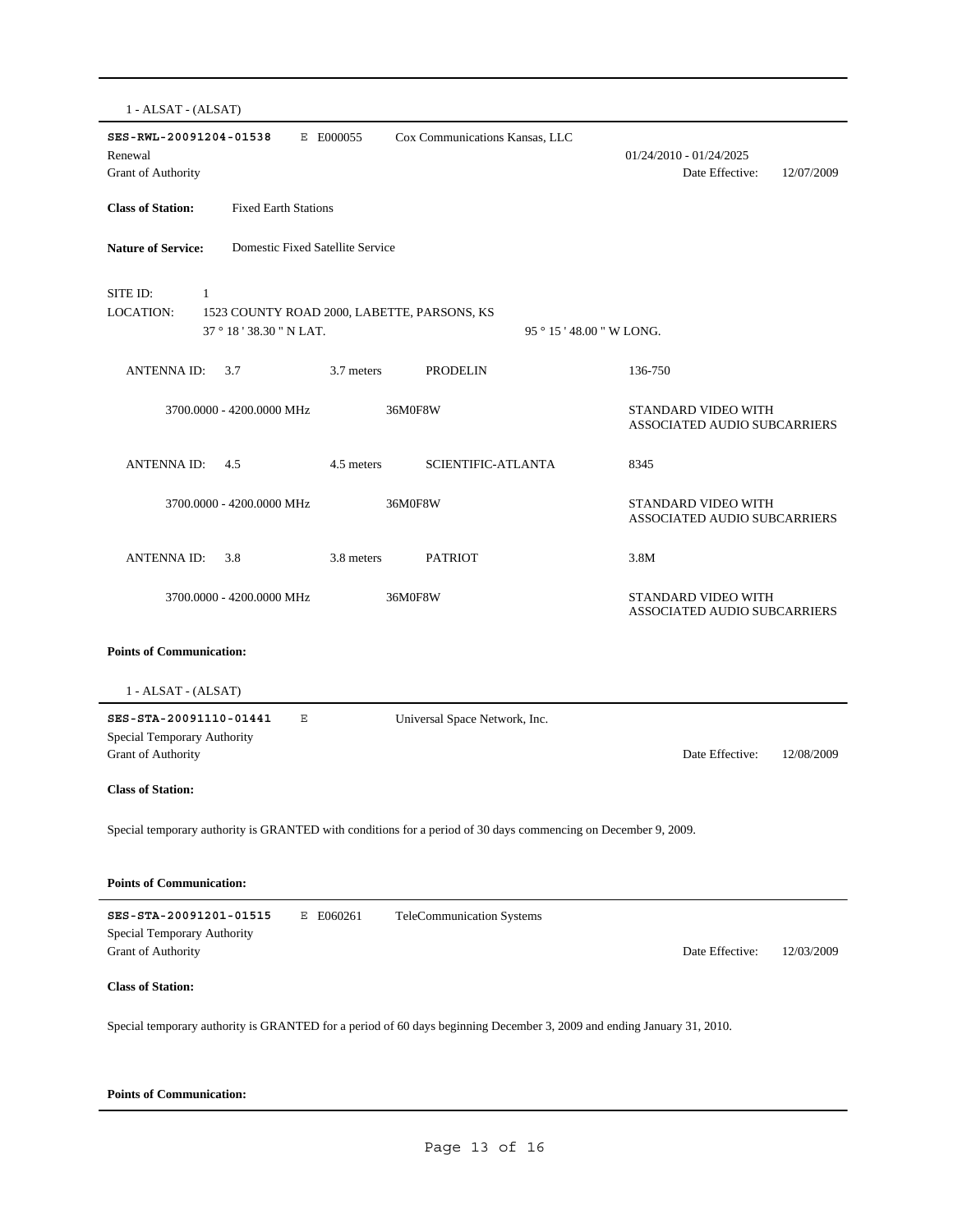| SES-STA-20091201-01516<br>E E060261                                                                     | TeleCommunication Systems                                                                                              |            |  |  |  |  |
|---------------------------------------------------------------------------------------------------------|------------------------------------------------------------------------------------------------------------------------|------------|--|--|--|--|
| Special Temporary Authority<br>Grant of Authority                                                       | Date Effective:                                                                                                        | 12/03/2009 |  |  |  |  |
| <b>Class of Station:</b>                                                                                |                                                                                                                        |            |  |  |  |  |
|                                                                                                         | Special temporary authority is GRANTED for a period of 60 days beginning December 3, 2009 and ending January 31, 2010. |            |  |  |  |  |
|                                                                                                         |                                                                                                                        |            |  |  |  |  |
| <b>Points of Communication:</b>                                                                         |                                                                                                                        |            |  |  |  |  |
| SES-STA-20091203-01544<br>E E020024<br>Special Temporary Authority                                      | Broadcast Facilities, Inc.                                                                                             |            |  |  |  |  |
| <b>Grant of Authority</b>                                                                               | Date Effective:                                                                                                        | 12/07/2009 |  |  |  |  |
| <b>Class of Station:</b>                                                                                |                                                                                                                        |            |  |  |  |  |
| STA granted for modification application SES-MOD-20091203-01545 to add two additional antennas to site. |                                                                                                                        |            |  |  |  |  |
| <b>Points of Communication:</b>                                                                         |                                                                                                                        |            |  |  |  |  |
| SES-T/C-20091023-01349<br>E E860109<br>Application for Consent to Transfer of Control                   | <b>EDS SPECTRUM CORPORATION</b>                                                                                        |            |  |  |  |  |
| Grant of Authority                                                                                      | Date Effective:                                                                                                        | 12/04/2009 |  |  |  |  |
| <b>Current Licensee:</b><br>EDS SPECTRUM CORPORATION                                                    |                                                                                                                        |            |  |  |  |  |
| FROM: ELECTRONIC DATA SYSTEMS, LLC<br>TO:<br>Hewlett-Packard Company                                    |                                                                                                                        |            |  |  |  |  |
|                                                                                                         | No. of Station(s) listed: 3                                                                                            |            |  |  |  |  |
| Transfer of Control is GRANTED with condition.                                                          |                                                                                                                        |            |  |  |  |  |
| SES-T/C-20091026-01360<br>E E050033                                                                     | ViaSat, Inc.                                                                                                           |            |  |  |  |  |
| Application for Consent to Transfer of Control<br>Grant of Authority                                    | Date Effective:                                                                                                        | 12/04/2009 |  |  |  |  |
| <b>Current Licensee:</b><br>WB Holdings 1 LLC                                                           |                                                                                                                        |            |  |  |  |  |
| FROM: WILDBLUE HOLDING, INC.<br>TO:<br>ViaSat, Inc.                                                     |                                                                                                                        |            |  |  |  |  |
|                                                                                                         | No. of Station(s) listed: 1                                                                                            |            |  |  |  |  |
| SES-T/C-20091026-01362<br>E E010151<br>Application for Consent to Transfer of Control                   | ViaSat, Inc.                                                                                                           |            |  |  |  |  |
| <b>Grant of Authority</b>                                                                               | Date Effective:                                                                                                        | 12/04/2009 |  |  |  |  |
| <b>Current Licensee:</b><br>WB Holdings 1 LLC                                                           |                                                                                                                        |            |  |  |  |  |
| FROM: WILDBLUE HOLDING, INC.<br>TO:<br>ViaSat, Inc.                                                     |                                                                                                                        |            |  |  |  |  |
|                                                                                                         | No. of Station(s) listed: 6                                                                                            |            |  |  |  |  |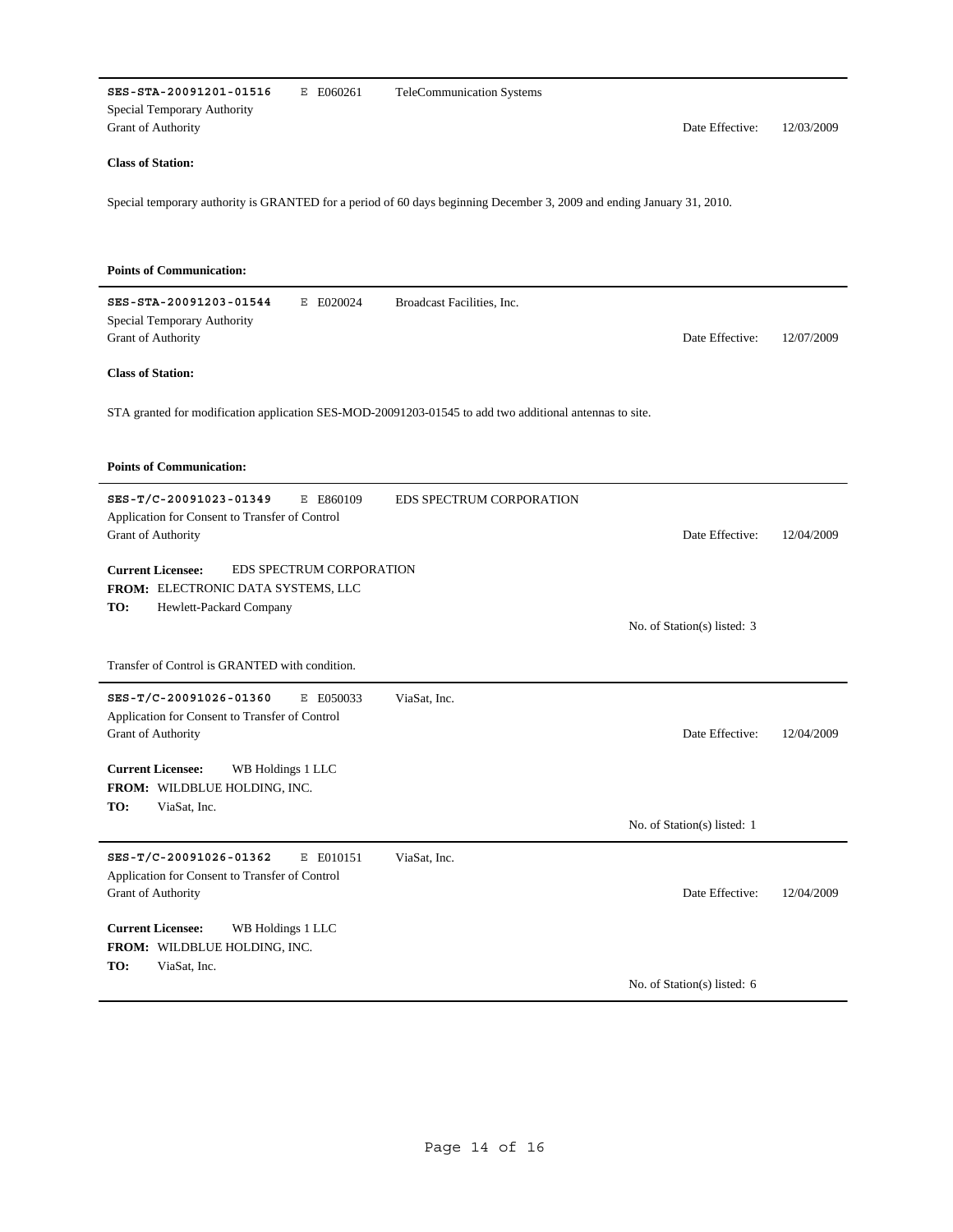| SES-T/C-20091118-01469<br>E E860305<br>Application for Consent to Transfer of Control<br><b>Grant of Authority</b>                        | NVT BIRMINGHAM LICENSEE, LLC | Date Effective:              | 12/04/2009 |  |  |
|-------------------------------------------------------------------------------------------------------------------------------------------|------------------------------|------------------------------|------------|--|--|
| <b>Current Licensee:</b><br>NVT BIRMINGHAM LICENSEE, LLC<br>FROM: HBK NV LLC                                                              |                              |                              |            |  |  |
| C. THOMAS MCMILLEN<br>TO:                                                                                                                 |                              | No. of Station(s) listed: 1  |            |  |  |
| SES-T/C-20091118-01470<br>E E870510<br>Application for Consent to Transfer of Control<br>Grant of Authority                               | NVT YOUNGSTOWN LICENSEE, LLC | Date Effective:              | 12/04/2009 |  |  |
| <b>Current Licensee:</b><br>NVT YOUNGSTOWN LICENSEE, LLC<br>FROM: HBK NV LLC                                                              |                              |                              |            |  |  |
| TO:<br>C. THOMAS MCMILLEN                                                                                                                 |                              | No. of Station(s) listed: 1  |            |  |  |
| SES-T/C-20091125-01502<br>E E070223<br>Application for Consent to Transfer of Control<br>Grant of Authority                               | Intelsat LLC                 | Date Effective:              | 12/04/2009 |  |  |
| <b>Current Licensee:</b><br>Intelsat LLC<br><b>FROM:</b> Intelsat Global, Ltd. (Bermuda)<br>TO:<br>Intelsat Global, S.A. (Luxembourg)     |                              | No. of Station(s) listed: 6  |            |  |  |
| SES-T/C-20091125-01503<br>E E010280<br>Application for Consent to Transfer of Control<br>Grant of Authority                               | PanAmSat Licensee Corp.      | Date Effective:              | 12/04/2009 |  |  |
| <b>Current Licensee:</b><br>PanAmSat Licensee Corp.<br>FROM: Intelsat Global, Ltd. (Bermuda)<br>TO:<br>Intelsat Global, S.A. (Luxembourg) |                              |                              |            |  |  |
| SES-T/C-20091125-01504<br>E E000048                                                                                                       | PanAmSat Licensee Corp.      | No. of Station(s) listed: 3  |            |  |  |
| Application for Consent to Transfer of Control<br>Grant of Authority                                                                      |                              | Date Effective:              | 12/04/2009 |  |  |
| <b>Current Licensee:</b><br>PanAmSat Licensee Corp.<br>FROM: Intelsat Global, Ltd. (Bermuda)<br>TO:<br>Intelsat Global, S.A. (Luxembourg) |                              |                              |            |  |  |
|                                                                                                                                           |                              | No. of Station(s) listed: 67 |            |  |  |
| SES-T/C-20091125-01505<br>E E010104<br>Application for Consent to Transfer of Control<br><b>Grant of Authority</b>                        | Intelsat LLC                 | Date Effective:              | 12/04/2009 |  |  |
| <b>Current Licensee:</b><br>Intelsat LLC<br><b>FROM:</b> Intelsat Global, Ltd. (Bermuda)<br>TO:<br>Intelsat Global, S.A. (Luxembourg)     |                              |                              |            |  |  |
|                                                                                                                                           |                              | No. of Station(s) listed: 39 |            |  |  |